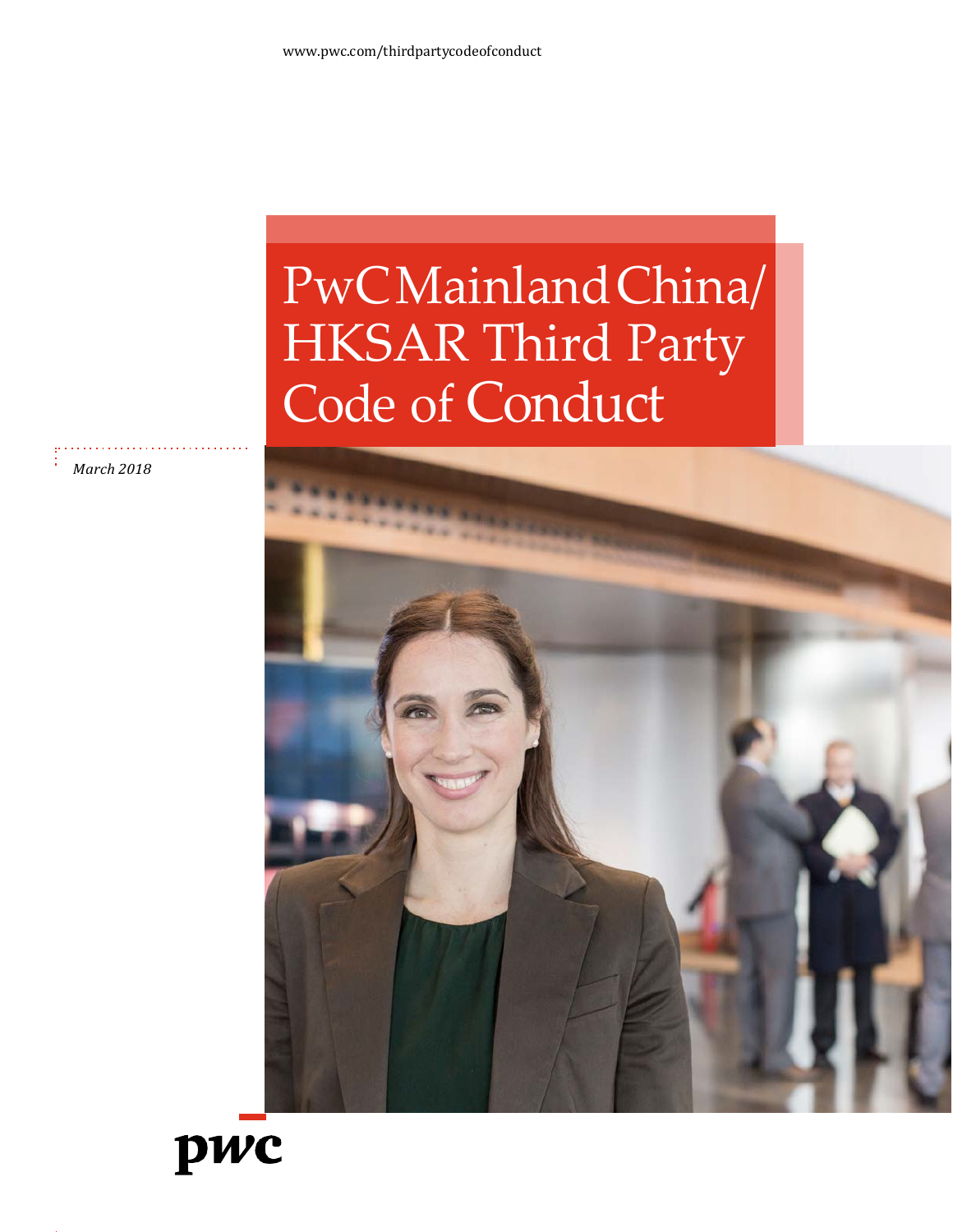# Table of contents

# *1*

### **Introduction**

| Definitions                                     | 9. |
|-------------------------------------------------|----|
| Speaking up                                     | 3  |
| Compliance with this Code, laws and regulations | 3  |
| Due diligence and monitoring                    | 3  |
|                                                 |    |

# *4*

### **Build trust in how we do business**

| Independence                                   | 4 |
|------------------------------------------------|---|
| Conflicts of interest and sensitive situations | 4 |
| Competing fairly                               | 5 |
| Combatting corruption and bribery              | 5 |
| Economic crime and money laundering            | 6 |
| Insider dealing/trading                        | 6 |
| Sanctions and export controls                  |   |

# *9*

### **Build trust in our communities**

[Environmental](#page-10-0) stewardship 9

# *10*

### **Build trust in how we use information**

| Confidentiality and data protection | $\left  \right $  |
|-------------------------------------|-------------------|
| Intellectual property               | $\overline{1}$ () |
| IT security                         | 10                |
| Social media                        | 11                |
|                                     |                   |

*11*

### **Acknowledgement of this Code**

# *7*

## **Build trust with each other**

| Hiring and employment practices            | 7 |
|--------------------------------------------|---|
| Wages and hours                            | 7 |
| Third Parties' interactions with Personnel | 8 |
| Child labour                               | 8 |
| Human trafficking and modern slavery       | 8 |
| Health and safety                          | 8 |
| Freedom of association                     | 8 |
|                                            |   |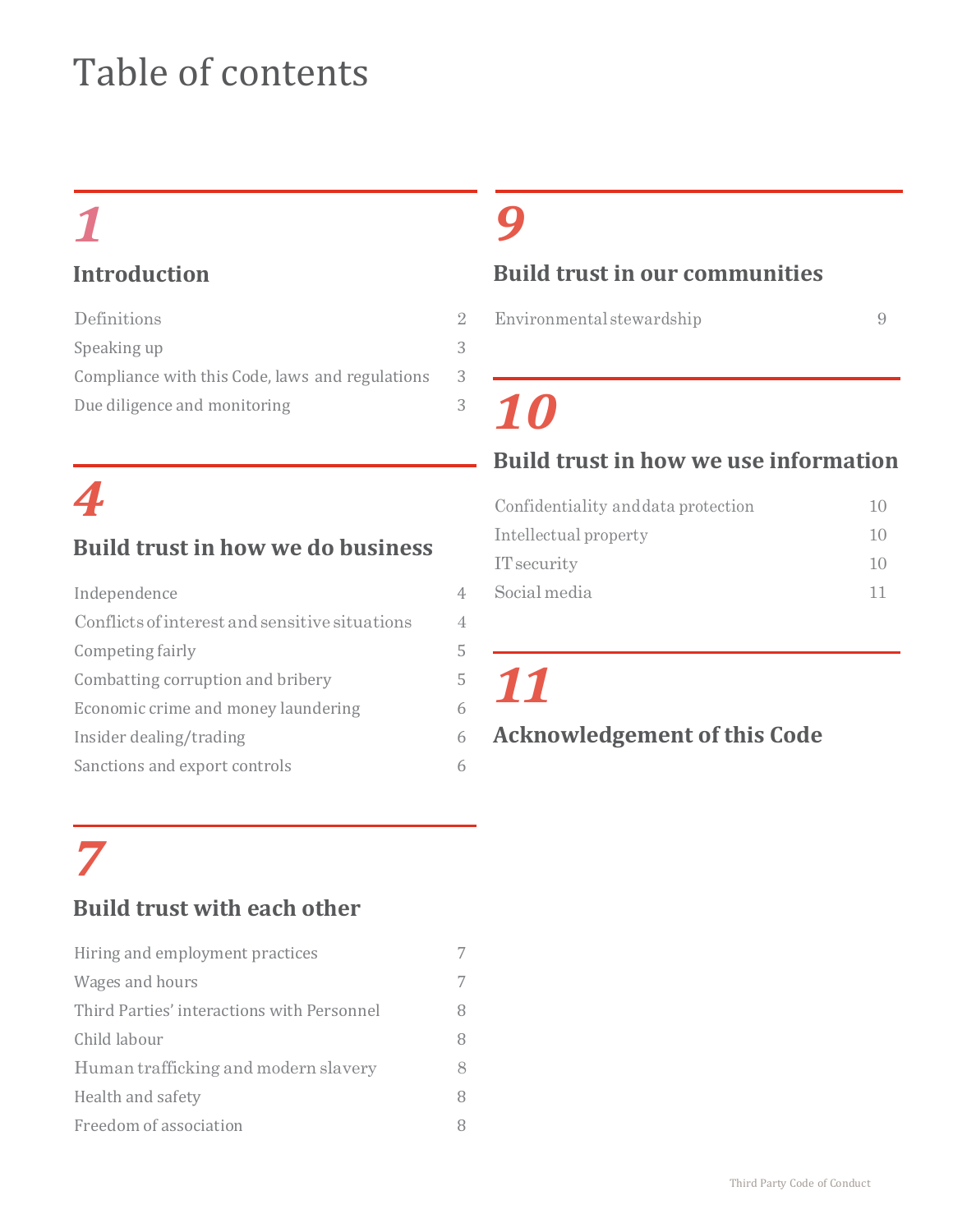# Introduction

*PwC is recognised as a global leader in professional services, working with many of the world's most well-known organisations. PwC's purpose is to build trust in society and solve important problems.*

*PwC is committed to operating within a framework of ethical and professional standards, laws, regulations, internal policies and the following core values:*

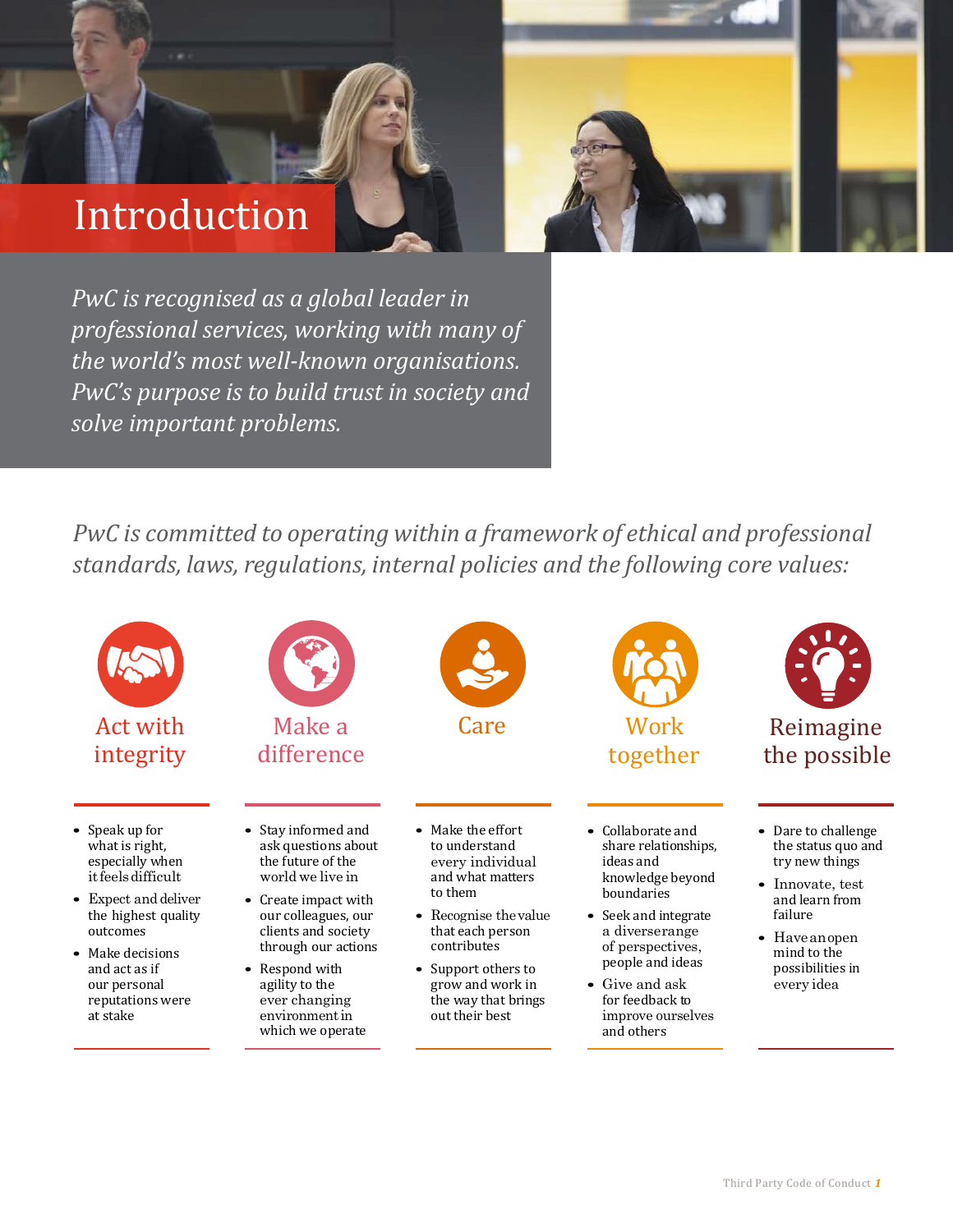*PwC is a signatory to the United Nations Global Compact ("UNGC") and is also committed to the 10 principles that are the foundation of the UNGC. Those principles are reflected in thisCode.*

> *PwC's Third Party Code of Conduct ("Code") explains the minimum standards of integrity and business conduct PwC expects of the Third Parties with which it does business. PwC expects Third Parties to require the same levels of integrity and business conduct from their Personnel and anyone outside their organisation engaged to provide services for or withPwC.*

*PwC acknowledges that no code of conduct can address every situation that Third Parties may encounter. As a result, this Code is not a substitute for Third Parties' own accountability and responsibility to exercise good judgment and obtain guidance regarding proper business conduct. Third Parties are encouraged to seek additional guidance and supportfrom those within PwC designated as responsible for their services for or with PwC.*

## <span id="page-3-0"></span>**Definitions**

### *Third Party/Third Parties*

Entities (including their Personnel\*) or individuals sub-contracted to work for or with PwC or that provide goods or services to PwC.

\*Personnel: Employees or subcontractors of Third Parties.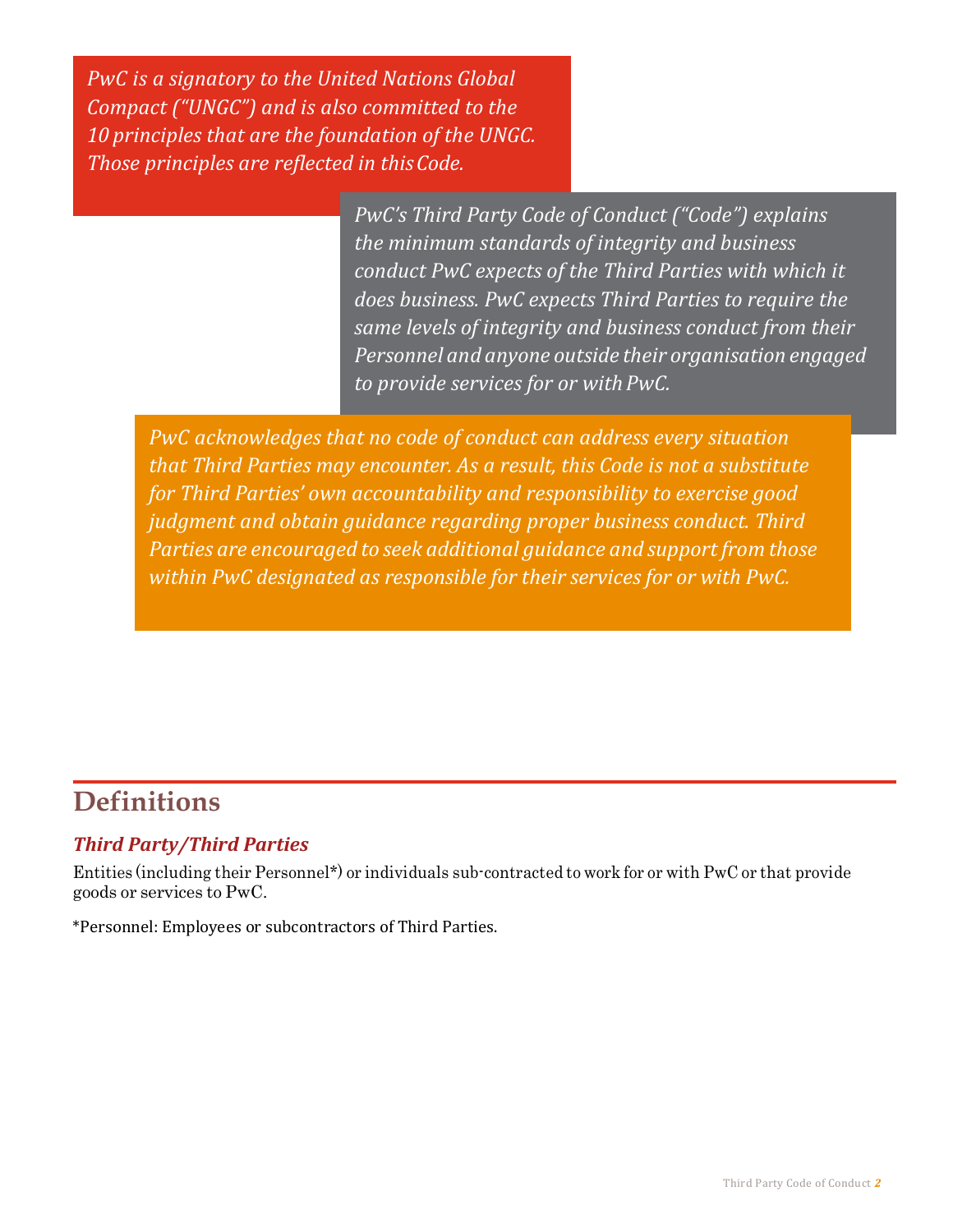# <span id="page-4-0"></span>**Speaking up**

PwC is committed to addressing potential violations and protecting its partners/principals and staff against retaliation for reporting concerns in good faith.

### *Our standard How this applies to Third Parties*

PwC expects Third Parties to report in good faith any concerns that may arise in connection with PwC's business (including the provision of goods or services toPwC)and potential violations of this Code, laws, regulations or ethicalor professional standards.

Unless prohibited by law or regulation, PwC expects Third Parties to raise concerns related to this Code via any of the following channels:

- with those designated as responsible for the Third Party's service(s) for or with PwC;
- through appropriate channels at PwC;
- by contacting PwC's Global Ethics and Compliance helpline at pwc.com/ethics.

Concerns may be reported anonymously.

PwC expects Third Parties to inform their Personnel that they will not be subject to retaliation as a result of raising a concern in good faith.

PwC will review/investigate reported concerns and escalate to Third Parties to be managed and investigated, as appropriate.

## <span id="page-4-1"></span>**Compliance with this Code, laws and regulations**

Third Parties shall comply with applicable local and international laws and regulations and are expected to comply with this Code. To the extent any applicable law or regulation is more restrictive than this Code, such law or regulation shall govern.

PwC expects Third Parties to implement policies, procedures and training, as deemed necessary by the Third Party, to comply with this Code.

# <span id="page-4-2"></span>**Due diligence and monitoring**

PwC is committed to monitoring compliance against its internal standards and policies. Compliance with our standards and policies is an important component to the success of PwC.

### *Our standard How this applies to Third Parties*

PwC expects Third Parties to have processes and controls in place to comply with this Code.

Where appropriate, PwC conducts risk-based due diligence on Third Parties as part of assessing its relationship with Third Parties. PwC expects Third Parties to provide complete and accurate information to facilitate due diligence efforts undertaken by PwC, where requested.

If PwC determines that a Third Party has breached this Code, it may require the Third Party to implement a remediation plan, or, in certain circumstances, it may suspend or terminate the relationship with the Third Party.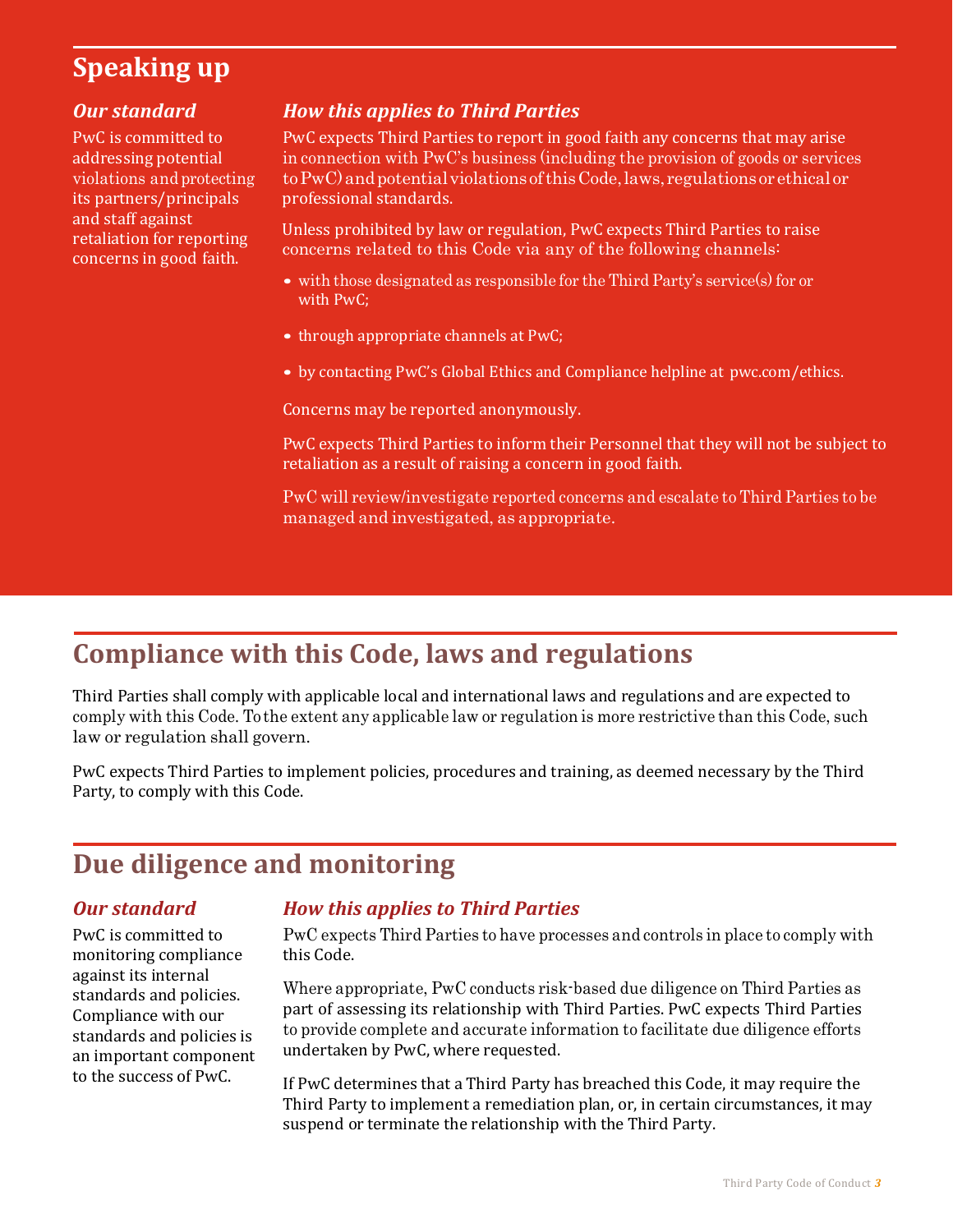

# <span id="page-5-0"></span>**Independence**

PwC works in a regulated profession and is expected to comply with applicable laws and local and international standards and obligations around maintaining independence with respect to assurance clients. PwC proactively avoids and addresses circumstances that create or might be seen to create threats to its independence. Adherence to the fundamental principles of integrity and objectivity is important when providing all professional services, and being independent supports compliance with those principles when PwC provides assurance services to its clients.

PwC defines independence as freedom from interests and relationships that impair, or may appear to impair, PwC's objectivity in providing assurance services.

### *Our standard How this applies to Third Parties*

There may be circumstances where Third Parties will need to comply with some of the independence obligations that apply to PwC. This will depend on the nature of their relationship with PwC, including Third Parties who support PwC in providing professional services andThirdParties with whom PwC collaborates inthe marketplace.PwC will advise such Third Parties of their obligations.

When requested to do so by PwC, Third Parties shall comply with and shall inform Personnel of their responsibility to comply with certain independence obligations.

# <span id="page-5-1"></span>**Conflicts of interest and sensitive situations**

PwC is committed to identifying and addressing real and potential conflicts of interests and sensitive situations that may arise in the conduct of its business before accepting, commencing or continuing services.

PwC defines conflicts of interests as any circumstance that could cast doubt on PwC's ability to act with objectivitywhenprovidingservices or inconnection with PwC's business. PwC defines a sensitive situation as any circumstance that could create a serious commercial, reputational or client relationship issue for PwC.

### *Our standard How this applies to Third Parties*

If a Third Party becomes aware of an actual or potential conflict of interest or a sensitive situation that may impact its work for or with PwC or otherwise, it shall notify PwC on a timely basis.

Depending on the circumstances, Third Parties may be required to put in place appropriate measures to manage the conflict of interest or sensitive situation.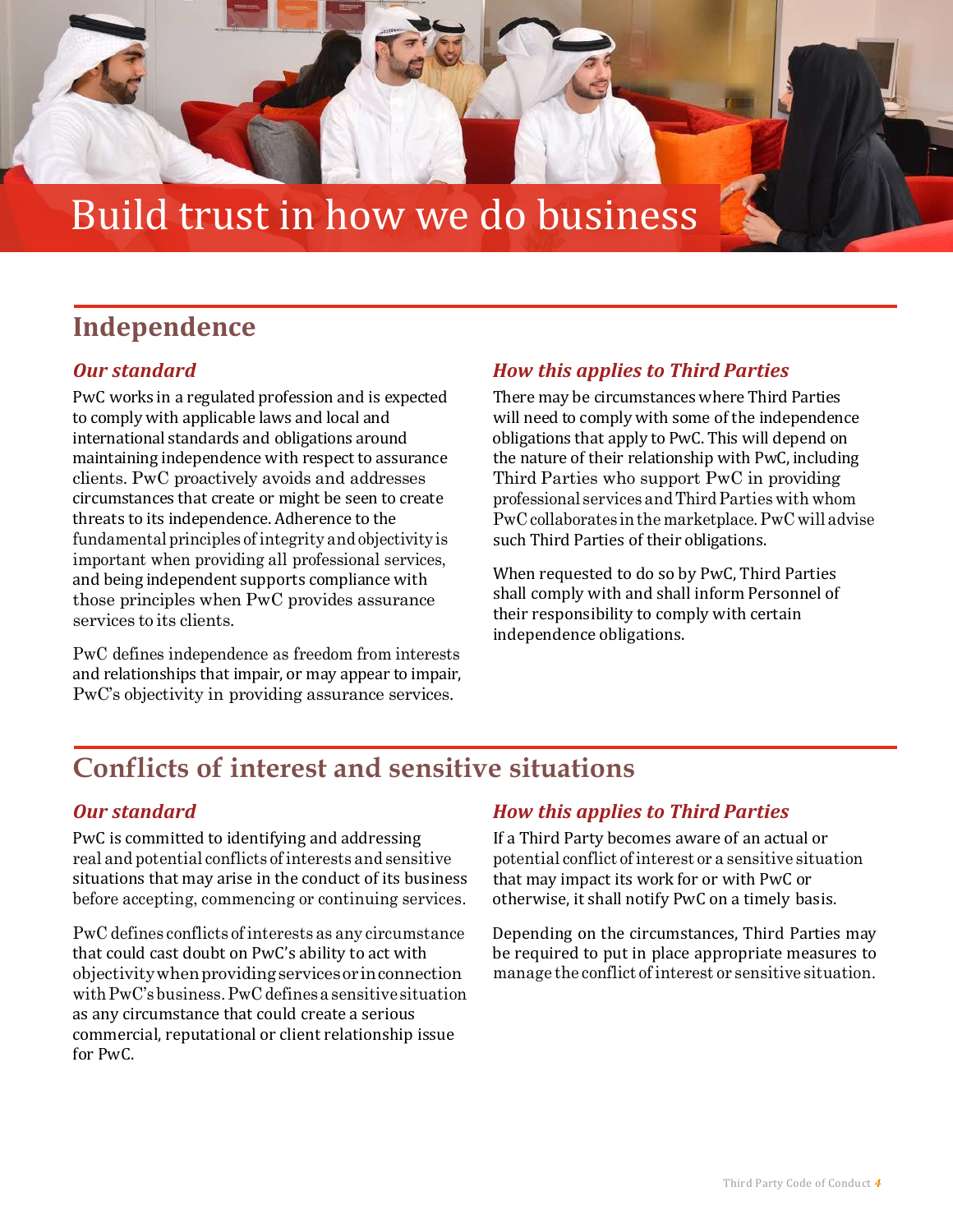# <span id="page-6-0"></span>**Competing fairly**

PwC is committed to fair competition and does not tolerate anti-competitive activity in any form.

### *Our standard How this applies to Third Parties*

Third Parties shall refrain from any unfair competition under applicable anti-trust and competition laws and regulations, whether alone or in combination with other entities or individuals. Specifically, Third Parties shall not enter into any agreement, formally or informally, to unlawfully restrict competition; set prices, compensation or benefits; or allocateclients,markets, people, or services for or on behalf of PwC or otherwise in connection with any relationship with PwC.

## <span id="page-6-1"></span>**Combatting corruption and bribery**

PwC does not tolerate corruption or bribery in any form. Soliciting, accepting, offering, promising, paying bribes or making other improper payments, including facilitation payments, is strictly prohibited, whether directly or through any third party.

PwC defines corruption as making improper payments or other inducements, illegal/criminal conduct, the abuse of entrusted power for private gain or the provision of an improper advantage. PwC defines bribery as offering, promising, giving, accepting or soliciting money, a gift or anything of value(includingnon-monetaryvaluee.g.,theoffer of an internship or training) as an inducement or reward for doing something that is illegal, unethical, improper, a breach of trust or designed to corruptly influence the recipient's judgment or decisionmaking. PwC defines a facilitation payment as a payment of any value, even if small, provided, in cash or kind,toactive or formergovernmentofficials to perform routine functions that they are otherwise obligated to perform (e.g., to expedite obtaining permits,licenses, visas, mail, or utilities).

### *Our standard How this applies to Third Parties*

Third Parties shall not engage in corruption, bribery or anyactivity(includingimproperpayments)that may imply involvement in corruption or bribery when working for or with PwC. This includes facilitation payments or thegiving or receiving of preferential treatment that may be perceived as a bribe for or on behalf of PwC.

ThirdParties shallnotaccept or provideany giftsor favours to or from active or former government officials or commercial parties for or on behalf of PwC without obtaining prior approval from PwC.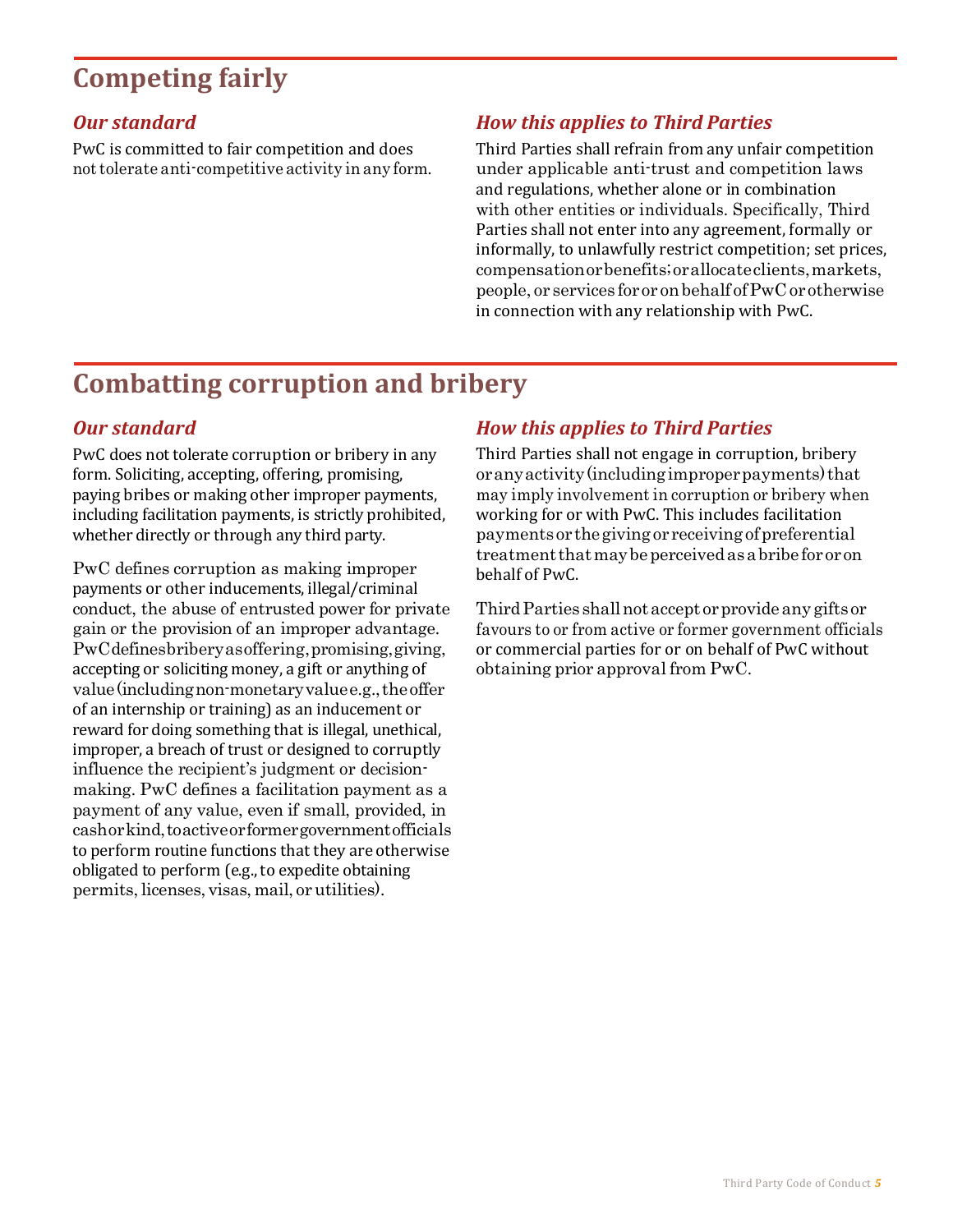# <span id="page-7-0"></span>**Economic crime and money laundering**

PwC does not tolerate economic crime, including money laundering and terrorist financing activities.

PwC defines economic crime as illegal acts carriedoutfor financial or economic gain.PwC defines money laundering as the process by which proceeds fromillegalactivitiesaredisguisedso they appear to be from legitimate sources. This includes concealing, acquiring, using or possessing such proceeds or facilitating the acquisition, use, retention or control of such proceeds.

### *Our standard How this applies to Third Parties*

Third Parties shall not provide any service, or enter into any arrangement that facilitates or may constitute PwC being involved directly or indirectly in economic crime, including money launderingactivities.ThirdParties shall not channel any funds to, or support, illegal activities (e.g., terrorism, tax evasion, fraud).

# <span id="page-7-1"></span>**Insider dealing/trading**

PwC does not tolerate trading on, or the inappropriate disclosure of, inside information.

PwC defines inside information as information about an entity (e.g., financial forecasts, merger and acquisition proposals, and key personnel changes) that has not been made public. Inside information can come from any source, not just PwC.

### *Our standard How this applies to Third Parties*

Third Parties shall not engage in insider trading, insider dealing or inappropriate procurement or disclosure of inside information regardless of whether the information was obtained in the course of working for or with PwC.

A Third Party in possession of inside information about a company shall not buy or sell any securities of that company.

# <span id="page-7-2"></span>**Sanctions and export controls**

PwC does not conductactivitiesnorassistany other party in violating applicable economic sanctions or export control laws and regulations.

### *Our standard How this applies to Third Parties*

Third Parties shall comply with applicable economic sanctions and export control laws and regulations and avoid doing anything that would position themselves or PwCinviolation of applicable economic sanctionsand export controls.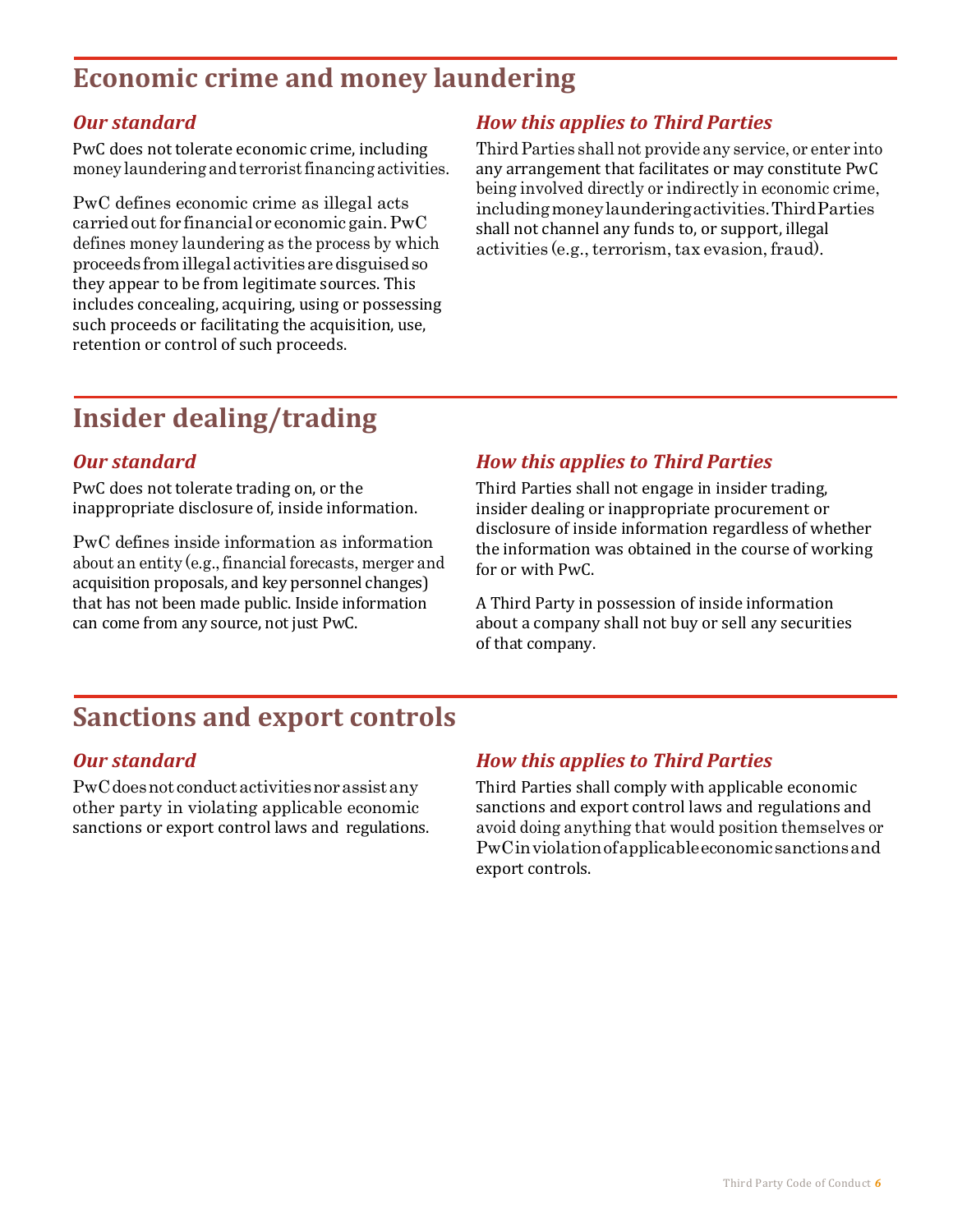# Build trust with each other

*PwC expects Third Parties to maintain working conditions that meet internationally declared human rights and standards, including those expressed in the International Bill of Human Rights and the principles concerning fundamental rights set out in the International Labour Organisation's ("ILO") Declaration on Fundamental Principles and Rightsat Work.*

### <span id="page-8-0"></span>**Hiring and employment practices**

PwC is committed to providing equal employment opportunities for all.

### *Our standard How this applies to Third Parties*

ThirdParties shallnot discriminateagainstanyindividualintheir employment or hiring practices. This includes discrimination based on race, ethnicity, colour, age, gender, gender identity or expression, sexual orientation, political beliefs, citizenship, national origin, religion, disability, parental status, economic/class status, veteranstatus, or any other protected status or characteristic thatis not related to the individual's merit or the inherent requirements of the position sought.

## <span id="page-8-1"></span>**Wages and hours**

PwC is committed to compliance with applicable wage, hourand overtime laws and regulations.

### *Our standard How this applies to Third Parties*

Third Parties shall set working hours, wages and overtime pay in compliance with applicable laws and regulations in the country or countries in which they operate.

Third Parties shall pay at least the applicable minimum wage. While itis understood thatovertimemayberequired,PwCexpectsThird Parties to carry out operations in ways that limit overtime to a level that promotes humaneand productive working conditions.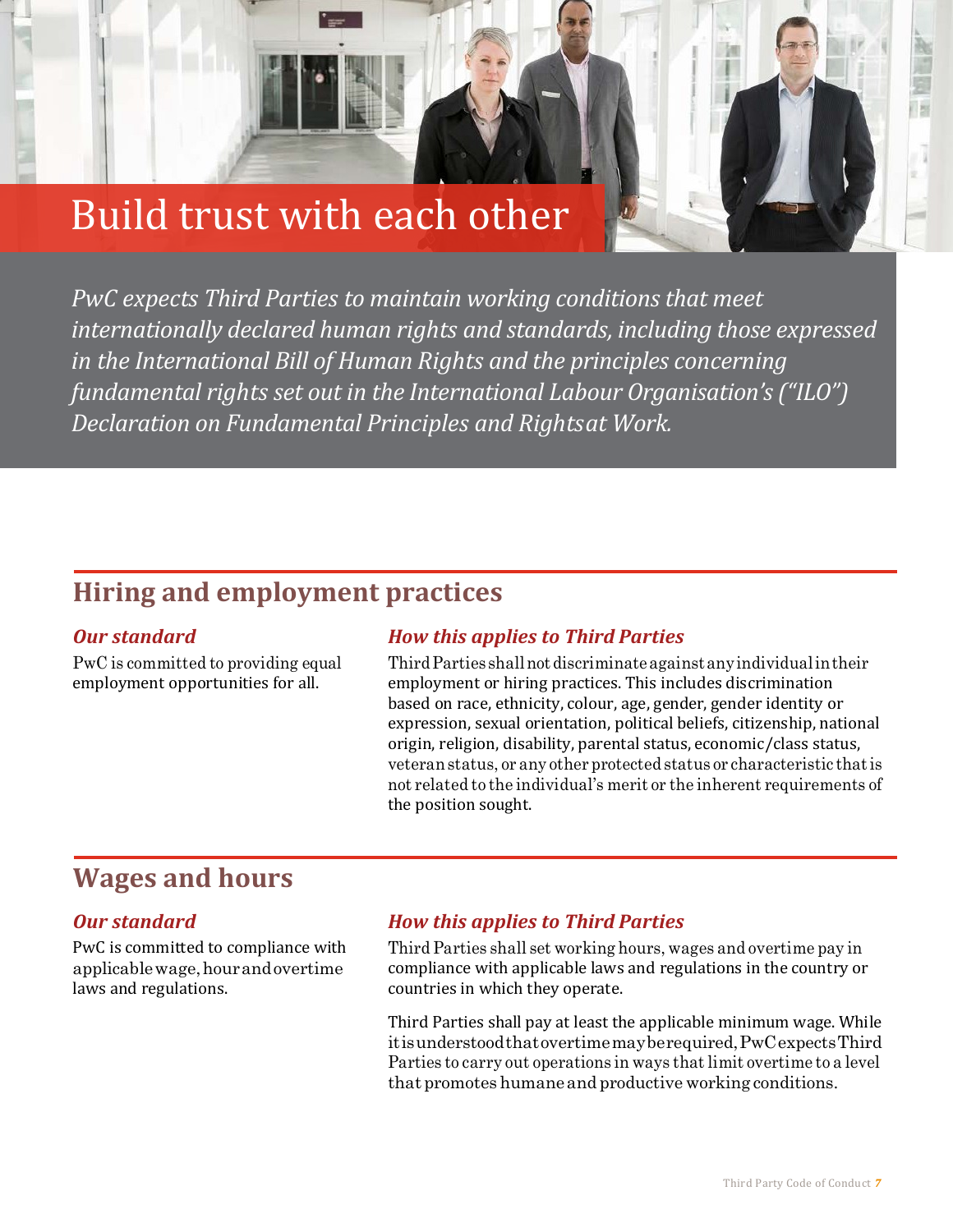# <span id="page-9-0"></span>**Third Parties' interactions with Personnel**

PwC is committed to providing a safe and non-discriminatory working environment.

### *Our standard How this applies to Third Parties*

Third Parties shall provide a working environment free of abusive, violent, threatening, disruptive and other improper behaviour and not tolerate harassment, and other disrespectful conduct, including sexual harassment, discrimination, and bullying.

### <span id="page-9-1"></span>**Child labour**

PwC is opposed to and does not tolerate any form of child labour.

### *Our standard How this applies to Third Parties*

Third Parties shall not use child labour and shall employ Personnel who meet the applicable minimum legal age requirement to work in the country or countries in which they operate.

## <span id="page-9-2"></span>**Human trafficking and modern slavery**

PwC is opposed to and does not tolerate any form of human trafficking or modernslavery.

### *Our standard How this applies to Third Parties*

Third Parties shall not engage in or support human trafficking or modern slavery, including forced, bonded or involuntary labour.

### <span id="page-9-3"></span>**Health and safety**

PwC is committed to providing a healthy and safe working environment in line with internationally declared human rights.

### *Our standard How this applies to Third Parties*

Third Parties shall provide a healthy and safe working environment in line with internationally declared human rights.

Third Parties shall minimise and respond to health and safety incidents and accidents occurring in the workplace and provide adequate personal protective equipment.

# <span id="page-9-4"></span>**Freedom of association**

PwC partners/principals and staff have the right to lawfully form and join organisations of their own choosing and peacefully associate.

### *Our standard How this applies to Third Parties*

PwC expects Third Parties to allow their Personnel to lawfully form and join organisations and peacefully associate.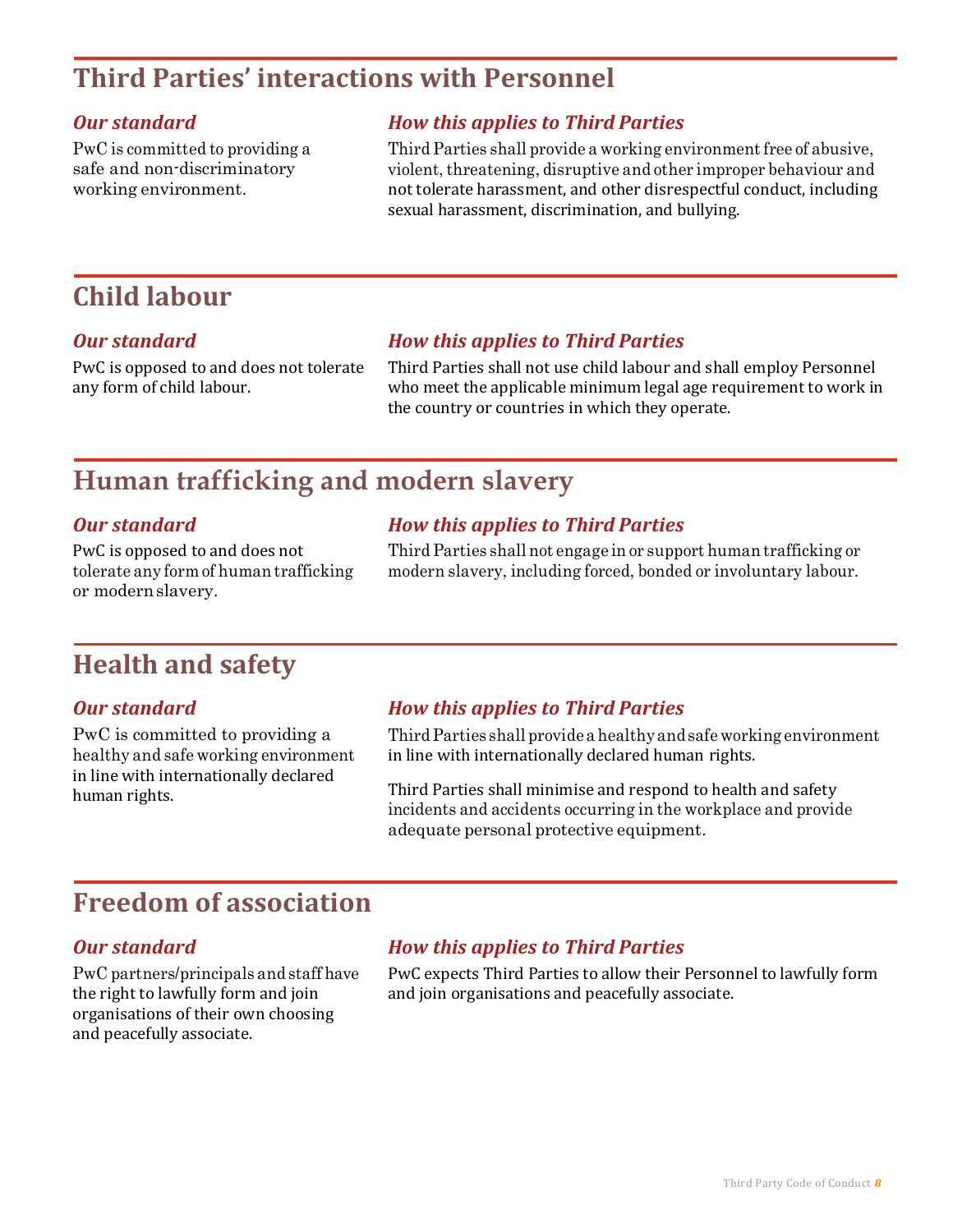

# <span id="page-10-0"></span>**Environmental stewardship**

PwC is committed to minimising the directandindirectenvironmental impacts of its operations and continuously improving its environmental performance.

### *Our standard How this applies to Third Parties*

PwC expects Third Parties to identify and manage environmental impacts of their organisation. PwC expects Third Parties to minimise greenhouse gas emissions and to engage in initiatives to promote environmental responsibility, effective waste management and efficient use of natural resources.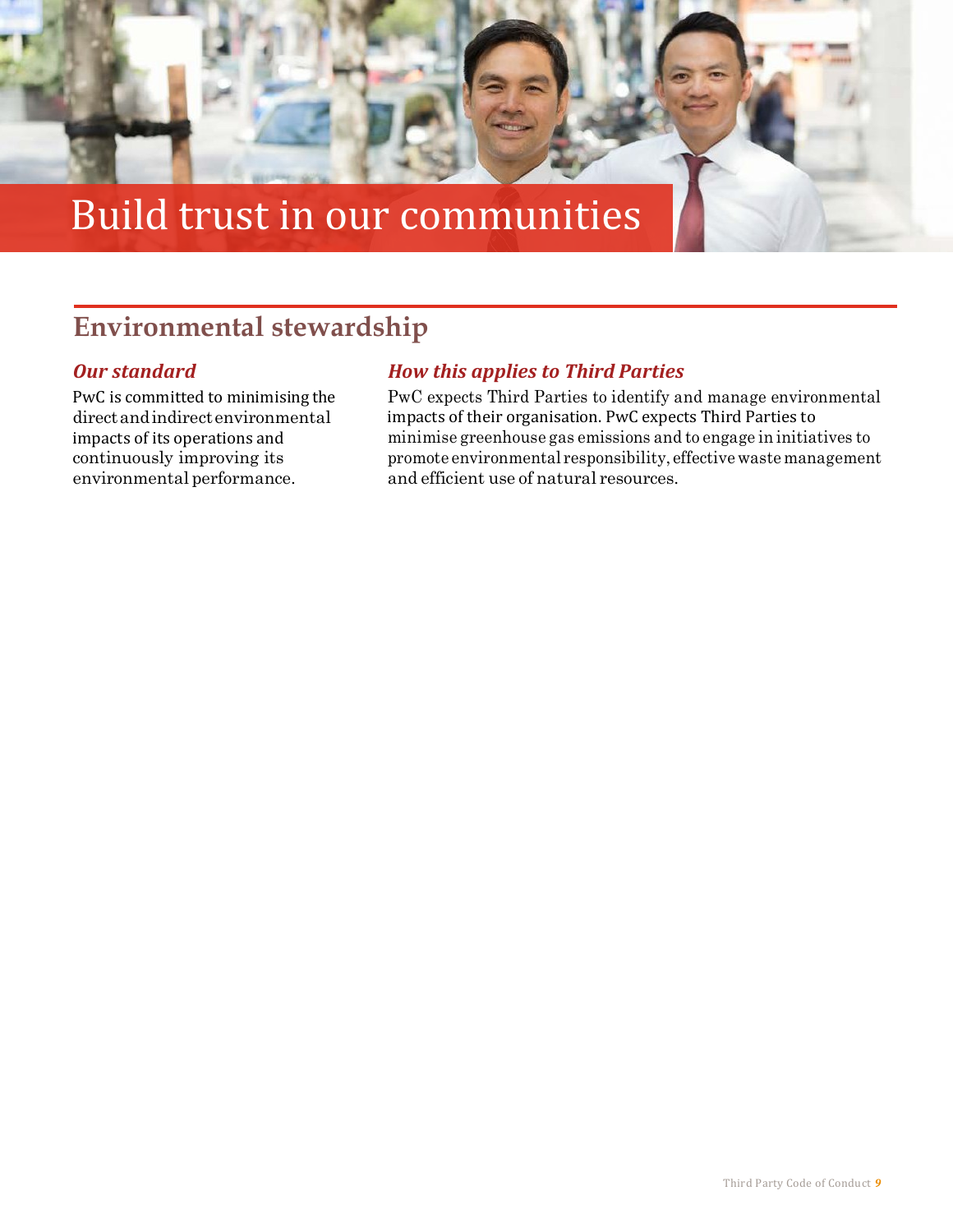

# Build trust in how we use information

# <span id="page-11-0"></span>**Confidentiality and data protection**

PwC respects the privacy and confidentiality of information relating or belonging to its clients, its partners/principals and staff and others with whom it does business. PwC protects personal and other confidential information in all forms.

### *Our standard How this applies to Third Parties*

Third Parties shall handle and disclose personal data and confidential information that they obtain in the course of their relationships with PwC, only as authorised and directed by PwC and as required by applicable laws and regulations.

Third Parties shall protect personal data and confidential information against unauthorised and unlawful use, disclosure, access, loss, alteration, damage and destruction.

# <span id="page-11-1"></span>**Intellectual property**

PwC is committed to protecting its intellectual property and respecting the valid intellectual property rights of others.

### *Our standard How this applies to Third Parties*

PwC expects Third Parties to respect the intellectual property rights of PwC and others. This means, for example, that Third Parties shall not use PwC intellectual property in a manner that is not authorised by PwC nor other parties' unlicensed software or technology in support of or in connection with work for or with PwC.

## <span id="page-11-2"></span>**IT security**

PwC is committed to protecting information entrusted to it, as well as physical and IT assets, through the development and implementation of information security controls.

### *Our standard How this applies to Third Parties*

Third Parties shall use security controls that meet PwC's requirements to maintain and protect information, including physical and electronic assets, obtained from PwC, PwC's clients and other third parties.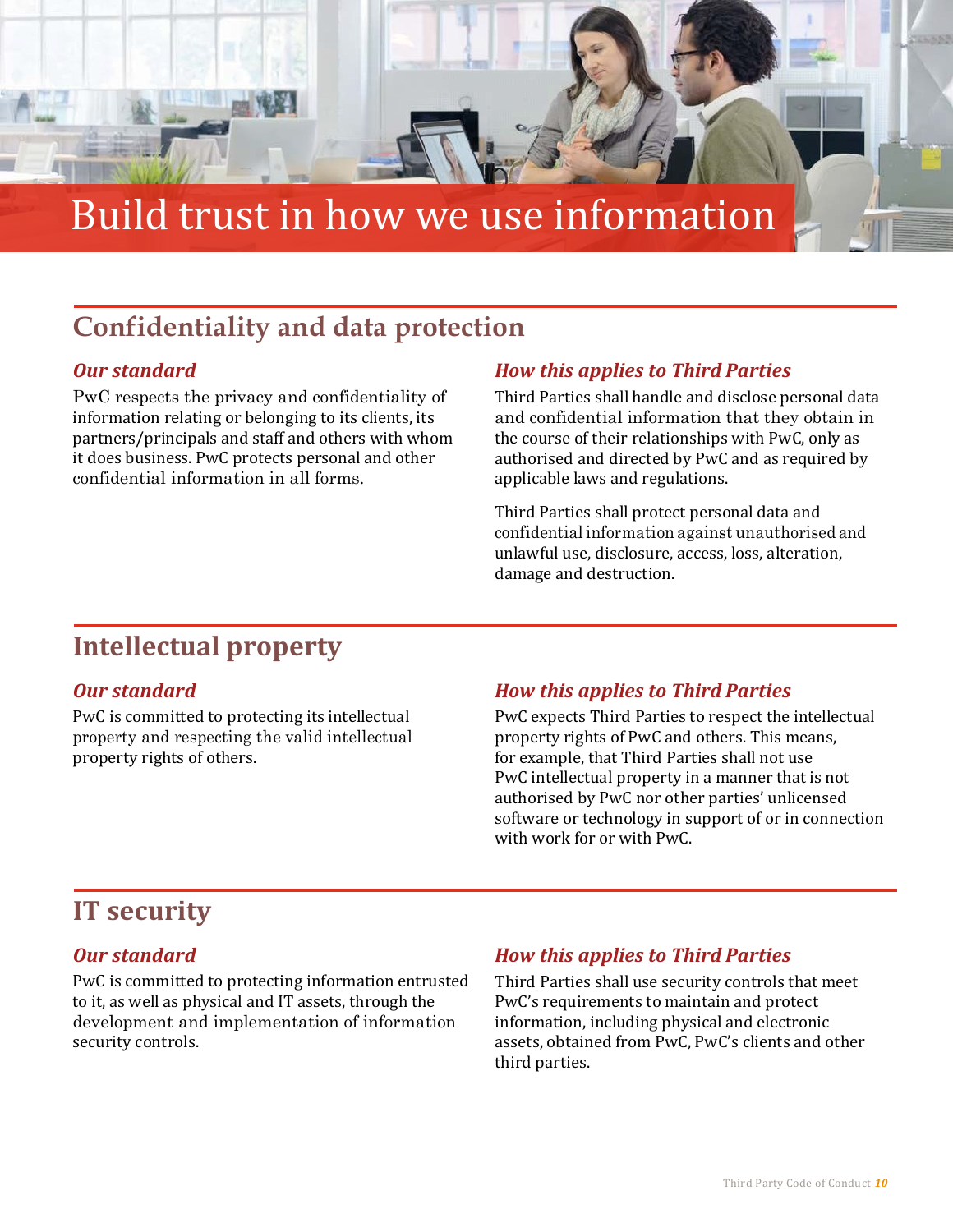# <span id="page-12-0"></span>**Social media**

PwC is committed to using social media platforms responsibly and being courteous and respectful in its online public communications.

### *Our standard How this applies to Third Parties*

PwC expects Third Parties to refrain from disrespectful, unprofessional, harassing, defamatory, discriminatory and prohibited activity on social media platforms. Third Parties shall not act or speak on behalf of PwC, represent themselves as PwC, or express any views attributable toPwC unless expressly authorised to do so by PwC.

# Acknowledgement of this Code

Third Parties who work for or with PwC and its clients and who are in receipt of this Code agree to:

- adhere to the requirements and expectations set out in this Code;
- provide complete and accurate information to facilitate third party due diligence efforts undertaken by PwC; and
- complywith the applicable laws and regulations in the country or countries where they operate.